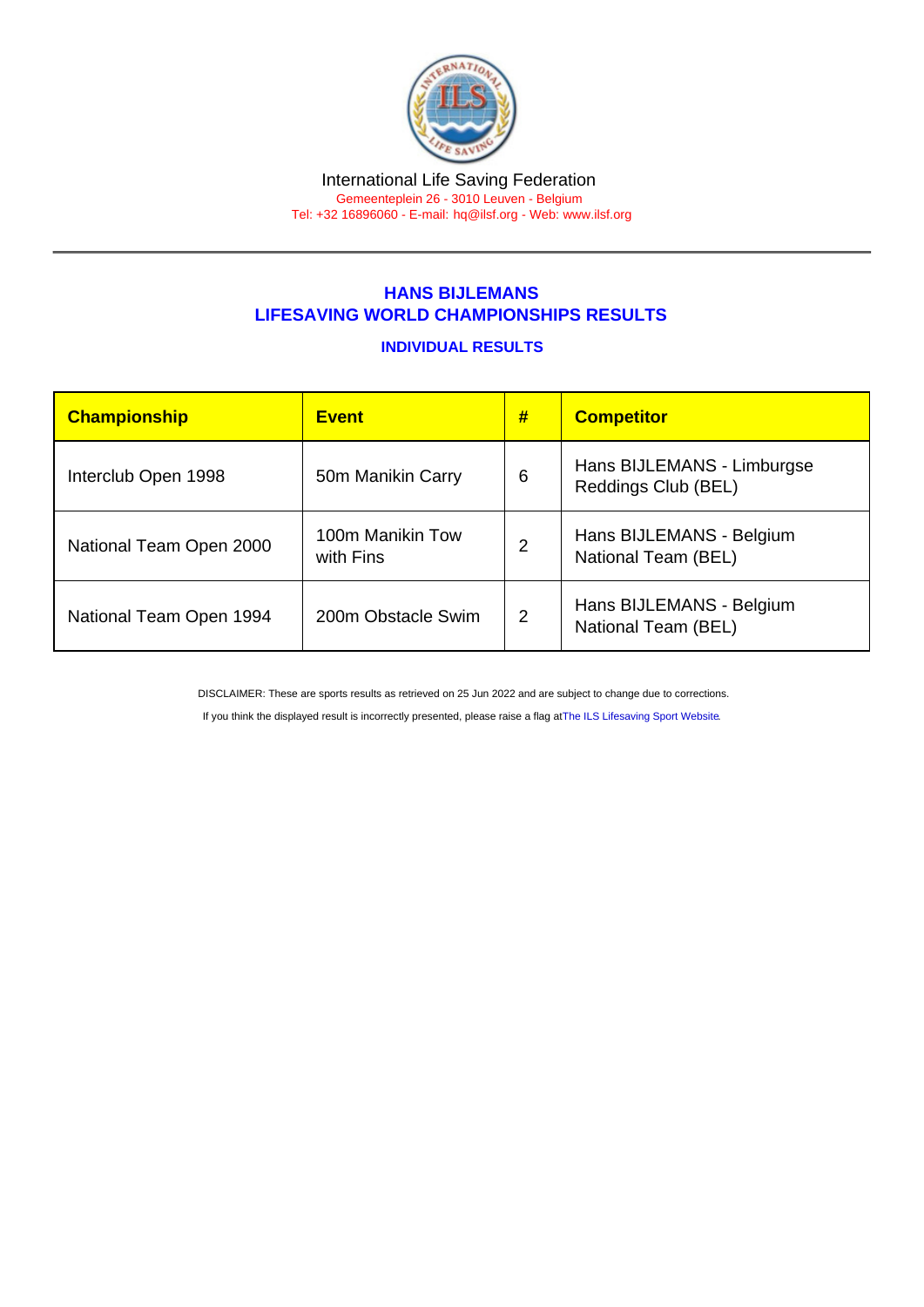## HANS BIJLEMANS LIFESAVING WORLD CHAMPIONSHIPS RESULTS

## TEAM RESULTS

| Championship               | <b>Event</b>                      | #              | <b>Competitors</b>                                                                                                   |
|----------------------------|-----------------------------------|----------------|----------------------------------------------------------------------------------------------------------------------|
| Interclub Open 1998        | 4x50m Rescue<br><b>Tube Relay</b> | $\overline{2}$ | Limburgse Reddings Club (BEL)<br>Hans BIJLEMANS, Aurélie GOFFIN-<br>VANBUEL, Sandra HARTHOORN, Bart<br><b>REYMEN</b> |
| National Team Open<br>2004 | 4x25m Manikin<br>Relay            | 2              | Belgium National Team (BEL)<br>Hans BIJLEMANS, Bart GEERTS, Freek<br><b>LEMMENS, Pierre-Yves ROMANINI</b>            |
| National Team Open<br>2004 | 4x50m Obstacle<br>Relay           | $\overline{2}$ | Belgium National Team (BEL)<br>Hans BIJLEMANS, Bart GEERTS, Roel<br>JANSEN, Freek LEMMENS                            |
| National Team Open<br>2002 | Line Throw                        | 3              | <b>Belgium National Team (BEL)</b><br>Hans BIJLEMANS, Freek LEMMENS                                                  |
| National Team Open<br>1998 | 4x50m Medley<br>Relay             | 4              | Belgium National Team (BEL)<br>Cedric BAVAY, Hans BIJLEMANS, Freek<br><b>LEMMENS, Bart REYMEN</b>                    |
| Interclub Open 1998        | 4x50m Obstacle<br>Relay           | $\overline{4}$ | Limburgse Reddings Club (BEL)<br>Hans BIJLEMANS, Aurélie GOFFIN-<br>VANBUEL, Sandra HARTHOORN, Bart<br><b>REYMEN</b> |
| Interclub Open 1998        | 4x50m Medley<br>Relay             | 5              | Limburgse Reddings Club (BEL)<br>Cedric BAVAY, Hans BIJLEMANS, Freek<br><b>LEMMENS, Bart REYMEN</b>                  |